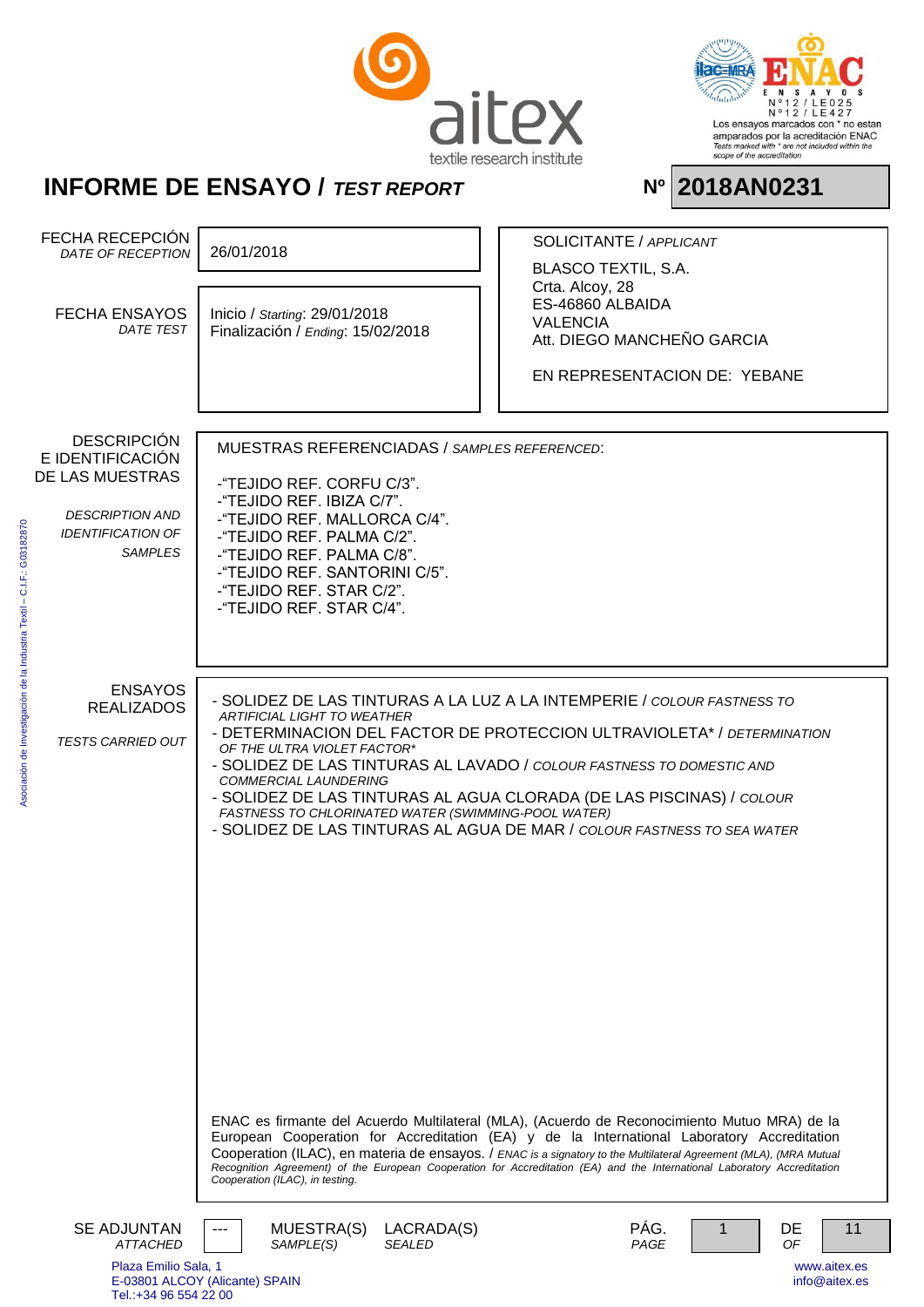**SOLIDEZ DE LAS TINTURAS A LA LUZ A LA INTEMPERIE** *COLOUR FASTNESS TO ARTIFICIAL LIGHT TO WEATHER*

#### **Norma** *Standard*

UNE-EN ISO 105-B04:1998. *UNE-EN ISO 105-B04:1998.*

### **Aparato** *Apparatus*

CI 4000 (0916E12)

#### **Condiciones de exposición** *Exposure conditions*

Normales *Normal*

#### **Condiciones de evaluación** *Evaluation conditions*

Cámara de luces Gretagmacbeth (02021N06) *Light camera Gretagmacbeth (02021N06)*

| Referencia<br><b>Reference</b>   | Indice de solidez<br><b>Light fastness</b> |
|----------------------------------|--------------------------------------------|
| <b>TEJIDO REF. CORFU C/3</b>     | 6                                          |
| <b>TEJIDO REF. IBIZA C/7</b>     | 6                                          |
| <b>TEJIDO REF. MALLORCA C/4</b>  | 6                                          |
| <b>TEJIDO REF. PALMA C/2</b>     | 6                                          |
| <b>TEJIDO REF. PALMA C/8</b>     | 6                                          |
| <b>TEJIDO REF. SANTORINI C/5</b> | 6                                          |
| <b>TEJIDO REF. STAR C/2</b>      | 5                                          |
| <b>TEJIDO REF. STAR C/4</b>      | $5 - 6$                                    |

#### **NOTA** *REMARK*

El índice de solidez a la luz indicado corresponde a:

- Variación de intensidad: Más claro

- Variación de tonalidad: No se observa

- Variación de brillo: No se observa

*The fastness grade indicated comes up to:*

*- Depth change: More clear*

*- Hue change: No notes*

*- Brightness change: No notes* \_\_\_\_\_\_\_\_\_\_\_\_\_\_\_\_\_\_\_\_\_\_\_\_\_\_\_\_\_\_\_\_\_\_\_\_\_\_\_\_\_\_\_\_\_\_\_\_\_\_\_\_\_\_\_\_\_\_\_\_\_\_\_\_\_\_>>>





 *OF*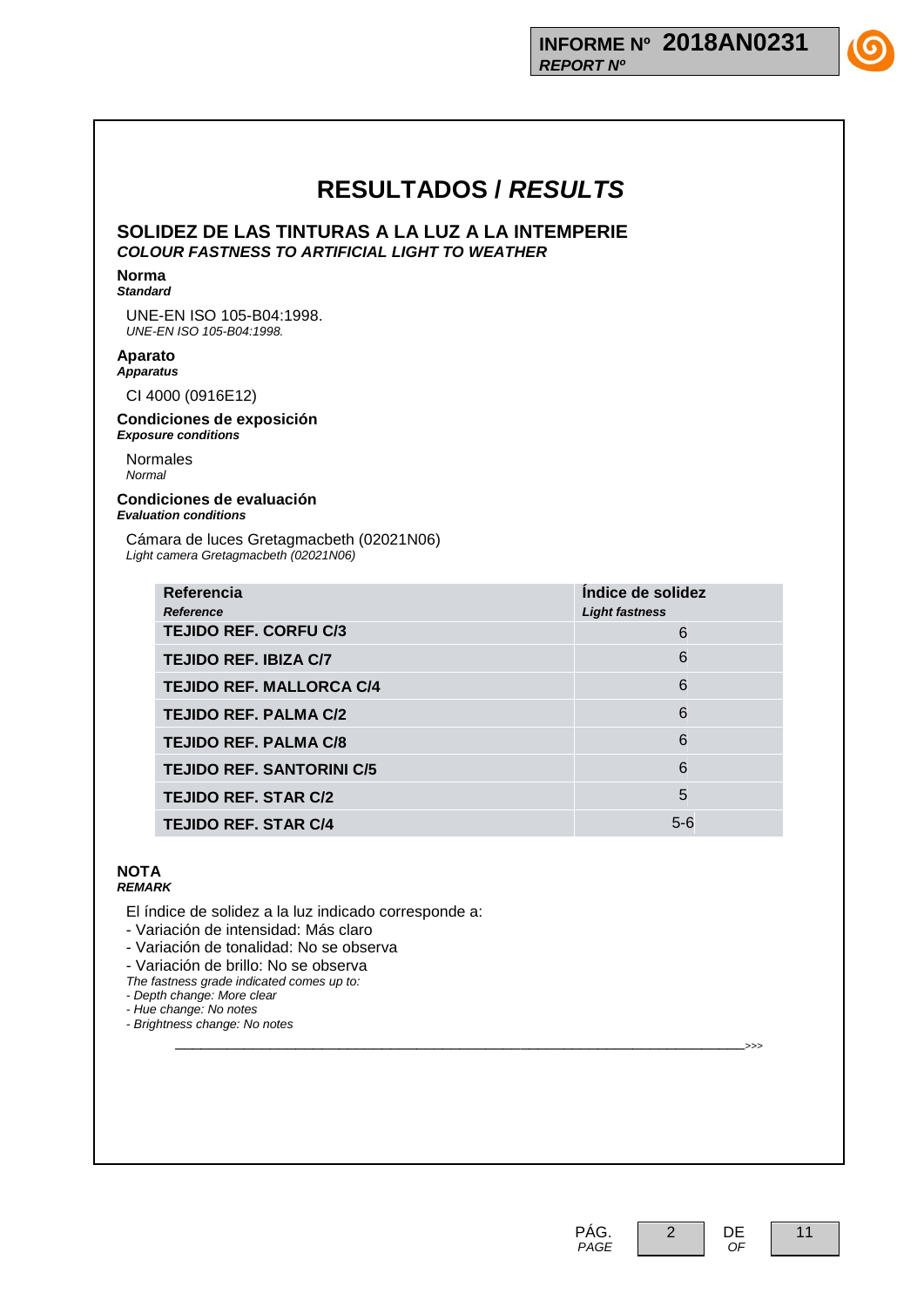**SIGNIFICADO DE LOS VALORES DE SOLIDEZ A LA LUZ** *MEANING OF COLOUR VALUES FASTNESS TO ARTIFICIAL LIGHT*

| <b>VALOR</b><br><b>VALUE</b> | <b>SIGNIFICADO</b><br><b>MEANING</b>       |
|------------------------------|--------------------------------------------|
| 8                            | <b>EXCELENTE</b><br><b>EXCELLENT</b>       |
| $\overline{7}$               | MUY BUENA<br><b>VERY GOOD</b>              |
| 6                            | <b>BUENA</b><br>GOOD                       |
| 5                            | REGULAR<br><b>MODERATE</b>                 |
| 4                            | <b>MEDIANA</b><br><b>FAIR</b>              |
| 3                            | BA.JA<br>POOR BEHAVIOUR                    |
| $\mathbf{2}$                 | <b>DEFICIENTE - MALA</b><br>POOR BEHAVIOUR |
|                              | <b>MUY DEFICIENTE</b><br>VERY POOR         |

\_\_\_\_\_\_\_\_\_\_\_\_\_\_\_\_\_\_\_\_\_\_\_\_\_\_\_\_\_\_\_\_\_\_\_\_\_\_\_\_\_\_\_\_\_\_\_\_\_\_\_\_\_\_\_\_\_\_\_\_\_\_\_\_\_\_///

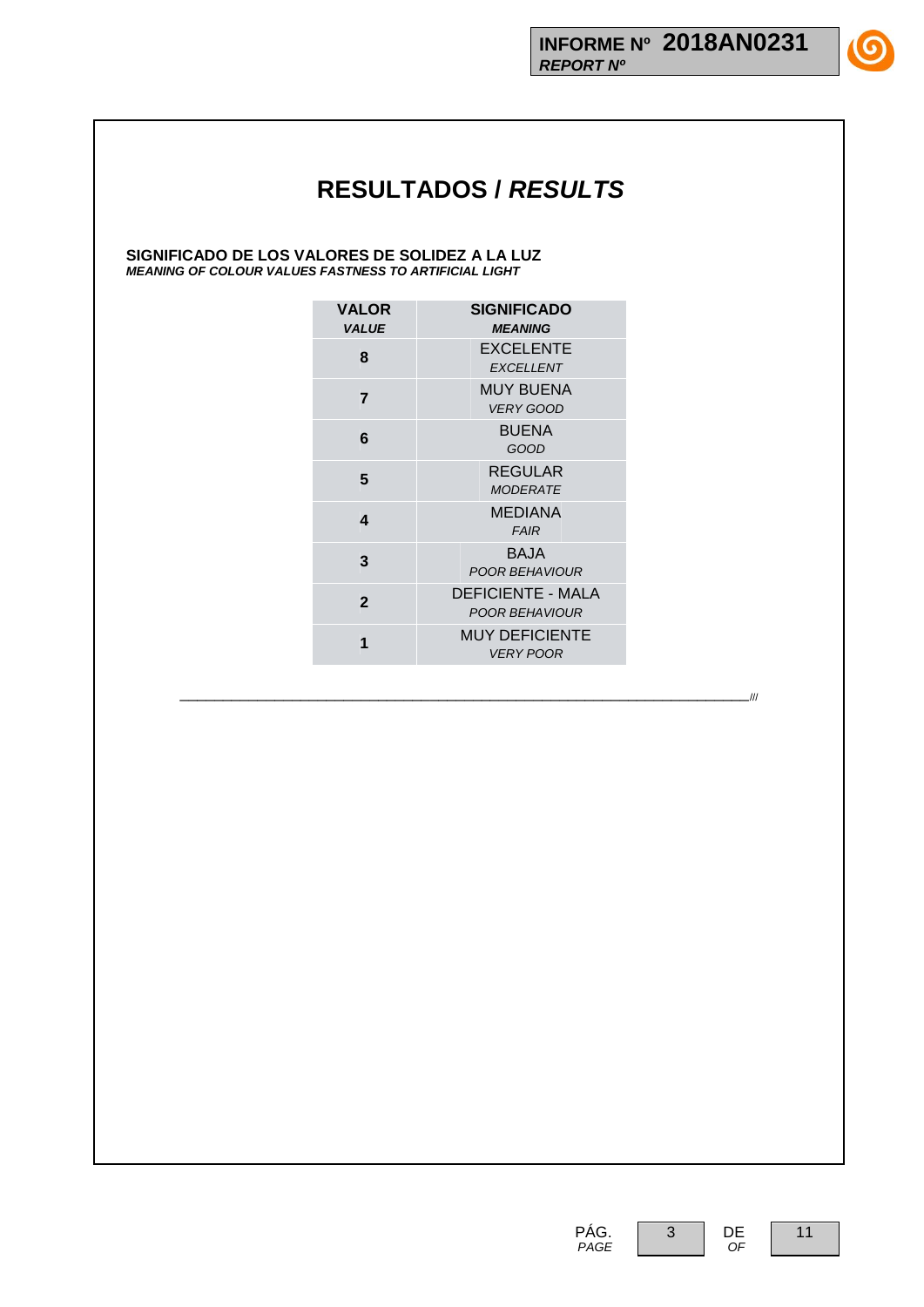**DETERMINACION DEL FACTOR DE PROTECCION ULTRAVIOLETA\*** *DETERMINATION OF THE ULTRA VIOLET FACTOR\**

**Norma** *Standard*

AS/NZS 4399/1996

### **Espectro solar** *Solar spectral irradiance Sh*

Noon on 17 January 1990 for Melbourne (38 ºS)

#### **Referencia** *Reference*

| reigieilus                       |                                                       |            |             |               |
|----------------------------------|-------------------------------------------------------|------------|-------------|---------------|
| <b>TEJIDO REF. STAR C/2</b>      | <b>Color</b><br>Colour                                | <b>UPF</b> | T (UVA) (%) | T (UVB) (%)   |
|                                  | Amarillo/Yellow                                       | 20         | 7,27        | 1,77          |
| <b>TEJIDO REF. STAR C/4</b>      | <b>Color</b><br>Colour                                | <b>UPF</b> | T (UVA) (%) | T (UVB) (%)   |
|                                  | Rojo/Red                                              | $50+$      | 2,69        | 0,51          |
|                                  | <b>Color</b><br>Colour                                | <b>UPF</b> | T (UVA) (%) | T (UVB) (%)   |
| <b>TEJIDO REF. PALMA C/2</b>     | Beige<br><b>Blanco/White</b>                          | $50+$      | 0,62        | 0,12          |
|                                  | <b>Color</b><br>Colour                                | <b>UPF</b> | T (UVA) (%) | T (UVB) (%)   |
| <b>TEJIDO REF. PALMA C/8</b>     | Verde/Green<br><b>Blanco/White</b>                    | $50+$      | 0,47        | 0,09          |
|                                  | <b>Color</b><br>Colour                                | <b>UPF</b> | T (UVA) (%) | T (UVB) (%)   |
| <b>TEJIDO REF. CORFU C/3</b>     | Amarillo/Yellow<br>Negro/Black<br><b>Blanco/White</b> | $50+$      | 0,41        | 0,13          |
|                                  | <b>Color</b><br><b>Colour</b>                         | <b>UPF</b> | T (UVA) (%) | T (UVB) (%)   |
| <b>TEJIDO REF. MALLORCA C/4</b>  | Naranja/Orange<br><b>Beige</b>                        | $50+$      | 0,47        | 0,12          |
|                                  | <b>Color</b><br>Colour                                | <b>UPF</b> | T (UVA) (%) | T (UVB) (%)   |
| <b>TEJIDO REF. SANTORINI C/5</b> | Rojo/Red<br><b>Blanco/White</b>                       | $50+$      | 0,47        | 0,14          |
|                                  | <b>Color</b><br>Colour                                | <b>UPF</b> | T (UVA) (%) | T (UVB) (%)   |
| <b>TEJIDO REF. IBIZA C/7</b>     | <b>Beige</b><br>Azul/Blue                             | $50+$      | 0,36        | 0,08          |
|                                  |                                                       |            |             | $\rightarrow$ |

4 DE

 *OF*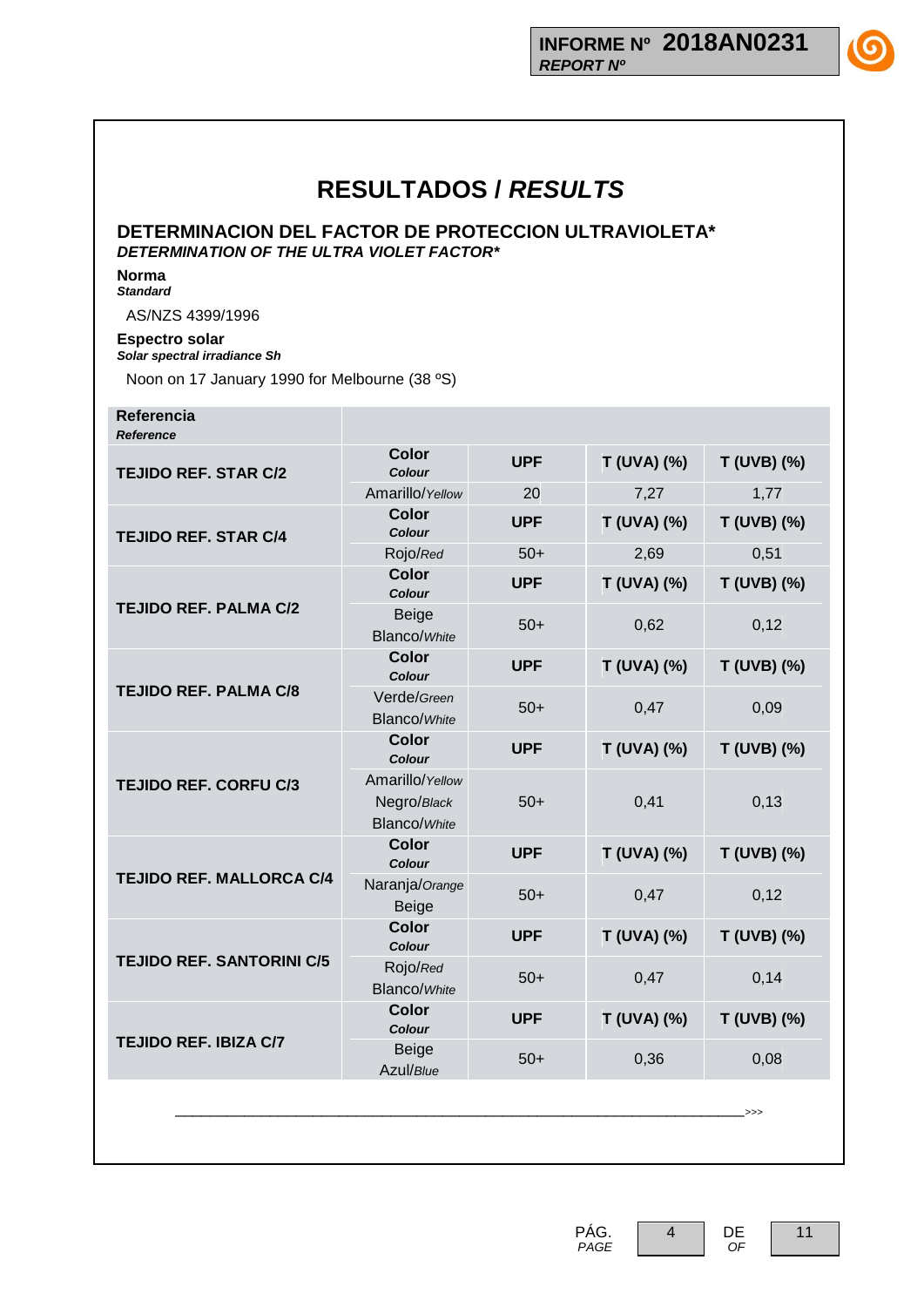#### **Nota** *Remark*

Sistema de clasificación del factor de protección ultravioleta (UPF) según la norma AS/NZS 4399:1996

*Clasification of UPF according to AS/NZS 4399:1996*

| <b>UPF</b><br><b>UPF Ratings</b> | Categoría de protección<br><b>Protection category</b> |  |  |
|----------------------------------|-------------------------------------------------------|--|--|
| 15, 20                           | Buena protección<br>Good protection                   |  |  |
| 25, 30, 35                       | Muy buena protección<br>Very good protection          |  |  |
| 40, 45, 50, $50+$                | Excelente protección<br><b>Excellent protection</b>   |  |  |

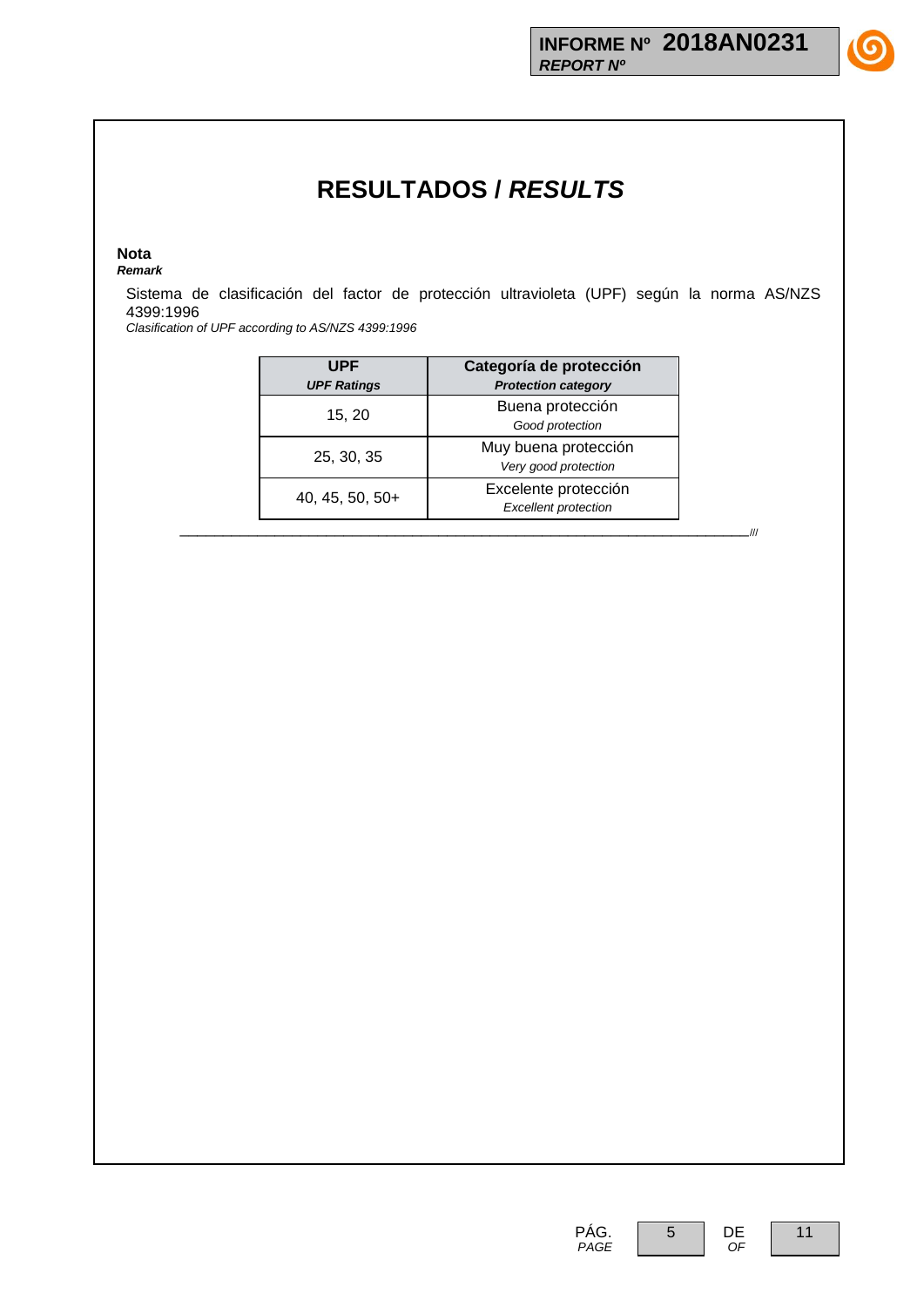

**SOLIDEZ DE LAS TINTURAS AL LAVADO**

*COLOUR FASTNESS TO DOMESTIC AND COMMERCIAL LAUNDERING*

#### **Norma** *Standard*

EN ISO 105-C06:2010

### **Aparato** *Apparatus*

Gyrowash

#### **Fecha de inicio de ensayo** *Starting test date*

12/02/2018

**Fecha fin de ensayo** *Ending test date*

12/02/2018

**Número de ensayo** *Test number*

---

**Temperatura** *Temperature*

30ºC

**Bolas de acero** *Steel balls*

10

**Detergente** *Detergent*

> Jabón Normalizado ECE sin blanqueador óptico ni químico *Standardized ECE soap reference without optical or chemical whitener*

**Secado de la probeta en estufa de circulación forzada de aire** *Test piece drying in forced-air circulation dryer*

| <b>REFERENCIA</b><br><b>REFERENCE</b>         | <b>TEJIDO REF. CORFU C/3</b>       |                            |                                      |                        |                   |                           |
|-----------------------------------------------|------------------------------------|----------------------------|--------------------------------------|------------------------|-------------------|---------------------------|
| <b>DEGRADACIÓN</b><br><b>CHANGE IN COLOUR</b> | <b>DESCARGA</b><br><b>STAINING</b> |                            |                                      |                        |                   |                           |
| 5                                             | Lana<br><b>Wool</b>                | Acrílica<br><b>Acrylic</b> | <b>Poliéster</b><br>Polyester        | Poliamida<br>Polyamide | Algodón<br>Cotton | Acetato<br>Acetate        |
|                                               | $4 - 5$                            | $4 - 5$                    | $4 - 5$                              | $4 - 5$                | $4 - 5$           | $4 - 5$                   |
| <b>REFERENCIA</b><br><b>REFERENCE</b>         | <b>TEJIDO REF. IBIZA C/7</b>       |                            |                                      |                        |                   |                           |
| <b>DEGRADACIÓN</b><br><b>CHANGE IN COLOUR</b> | <b>DESCARGA</b><br><b>STAINING</b> |                            |                                      |                        |                   |                           |
| $4 - 5$                                       | Lana<br><b>Wool</b>                | Acrílica<br><b>Acrylic</b> | <b>Poliéster</b><br><b>Polyester</b> | Poliamida<br>Polyamide | Algodón<br>Cotton | Acetato<br><b>Acetate</b> |
|                                               | $4 - 5$                            | $4 - 5$                    | $4 - 5$                              | $4 - 5$                | $4 - 5$           | $4 - 5$                   |
|                                               |                                    |                            |                                      |                        |                   | .>>>                      |

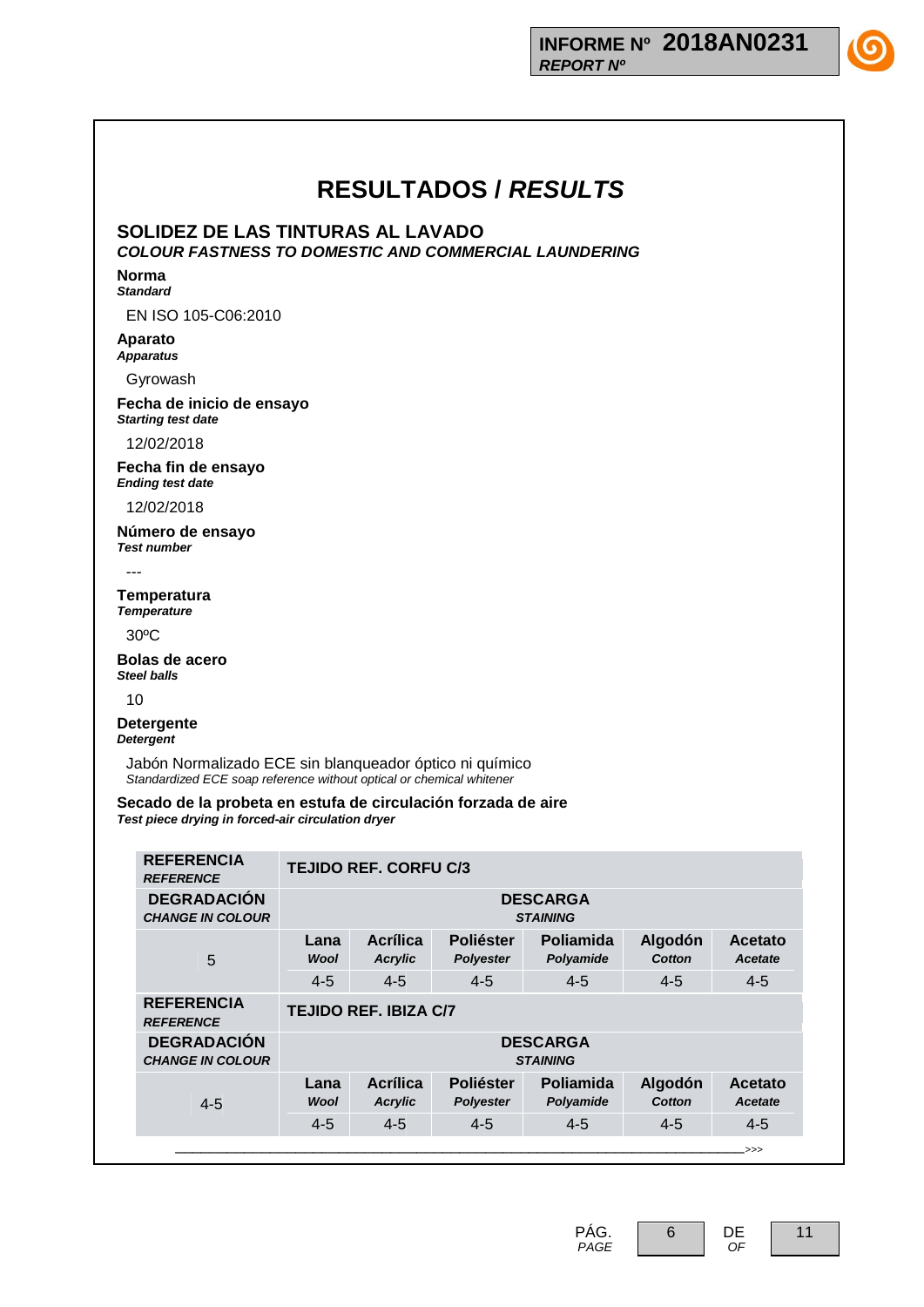(G

| <b>REFERENCIA</b><br><b>REFERENCE</b>         |                     | <b>TEJIDO REF. MALLORCA C/4</b>   |                                      |                                    |                          |                                  |  |
|-----------------------------------------------|---------------------|-----------------------------------|--------------------------------------|------------------------------------|--------------------------|----------------------------------|--|
| <b>DEGRADACIÓN</b><br><b>CHANGE IN COLOUR</b> |                     |                                   |                                      | <b>DESCARGA</b><br><b>STAINING</b> |                          |                                  |  |
| 5                                             | Lana<br><b>Wool</b> | <b>Acrílica</b><br><b>Acrylic</b> | <b>Poliéster</b><br><b>Polyester</b> | Poliamida<br>Polyamide             | Algodón<br><b>Cotton</b> | <b>Acetato</b><br><b>Acetate</b> |  |
|                                               | $4 - 5$             | $4 - 5$                           | $4 - 5$                              | $4 - 5$                            | $4 - 5$                  | $4 - 5$                          |  |
| <b>REFERENCIA</b><br><b>REFERENCE</b>         |                     | <b>TEJIDO REF. PALMA C/2</b>      |                                      |                                    |                          |                                  |  |
| <b>DEGRADACIÓN</b><br><b>CHANGE IN COLOUR</b> |                     |                                   |                                      | <b>DESCARGA</b><br><b>STAINING</b> |                          |                                  |  |
| 5                                             | Lana<br><b>Wool</b> | <b>Acrílica</b><br><b>Acrylic</b> | <b>Poliéster</b><br><b>Polyester</b> | Poliamida<br>Polyamide             | Algodón<br>Cotton        | <b>Acetato</b><br><b>Acetate</b> |  |
|                                               | $4 - 5$             | $4 - 5$                           | $4 - 5$                              | $4 - 5$                            | $4 - 5$                  | $4 - 5$                          |  |
| <b>REFERENCIA</b><br><b>REFERENCE</b>         |                     | <b>TEJIDO REF. PALMA C/8</b>      |                                      |                                    |                          |                                  |  |
| <b>DEGRADACIÓN</b>                            |                     |                                   |                                      | <b>DESCARGA</b>                    |                          |                                  |  |
| <b>CHANGE IN COLOUR</b>                       | Lana                | <b>Acrílica</b>                   | <b>Poliéster</b>                     | <b>STAINING</b><br>Poliamida       | Algodón                  | <b>Acetato</b>                   |  |
| 5                                             | <b>Wool</b>         | <b>Acrylic</b>                    | <b>Polyester</b>                     | Polyamide                          | Cotton                   | <b>Acetate</b>                   |  |
|                                               | $4 - 5$             | $4 - 5$                           | $4 - 5$                              | $4 - 5$                            | $4 - 5$                  | $4 - 5$                          |  |
| <b>REFERENCIA</b><br><b>REFERENCE</b>         |                     | <b>TEJIDO REF. SANTORINI C/5</b>  |                                      |                                    |                          |                                  |  |
| <b>DEGRADACIÓN</b><br><b>CHANGE IN COLOUR</b> |                     |                                   |                                      | <b>DESCARGA</b><br><b>STAINING</b> |                          |                                  |  |
| 5                                             | Lana<br><b>Wool</b> | <b>Acrílica</b><br><b>Acrylic</b> | <b>Poliéster</b><br><b>Polyester</b> | Poliamida<br>Polyamide             | Algodón<br><b>Cotton</b> | <b>Acetato</b><br><b>Acetate</b> |  |
|                                               | $4 - 5$             | $4 - 5$                           | $4 - 5$                              | $4 - 5$                            | $4 - 5$                  | $4 - 5$                          |  |
| <b>REFERENCIA</b><br><b>REFERENCE</b>         |                     | <b>TEJIDO REF. STAR C/2</b>       |                                      |                                    |                          |                                  |  |
| <b>DEGRADACIÓN</b><br><b>CHANGE IN COLOUR</b> |                     |                                   |                                      | <b>DESCARGA</b><br><b>STAINING</b> |                          |                                  |  |
| 5                                             | Lana<br><b>Wool</b> | <b>Acrílica</b><br><b>Acrylic</b> | <b>Poliéster</b><br><b>Polyester</b> | Poliamida<br>Polyamide             | Algodón<br><b>Cotton</b> | <b>Acetato</b><br><b>Acetate</b> |  |
|                                               | $4 - 5$             | $4 - 5$                           | $4 - 5$                              | $4 - 5$                            | $4 - 5$                  | $4 - 5$                          |  |
| <b>REFERENCIA</b><br><b>REFERENCE</b>         |                     | <b>TEJIDO REF. STAR C/4</b>       |                                      |                                    |                          |                                  |  |
| <b>DEGRADACIÓN</b><br><b>CHANGE IN COLOUR</b> |                     |                                   |                                      | <b>DESCARGA</b><br><b>STAINING</b> |                          |                                  |  |
| 5                                             | Lana<br><b>Wool</b> | <b>Acrílica</b><br><b>Acrylic</b> | <b>Poliéster</b><br><b>Polyester</b> | <b>Poliamida</b><br>Polyamide      | Algodón<br><b>Cotton</b> | <b>Acetato</b><br><b>Acetate</b> |  |
|                                               | $4 - 5$             | $4 - 5$                           | $4 - 5$                              | $4 - 5$                            | $4 - 5$                  | $4 - 5$                          |  |

11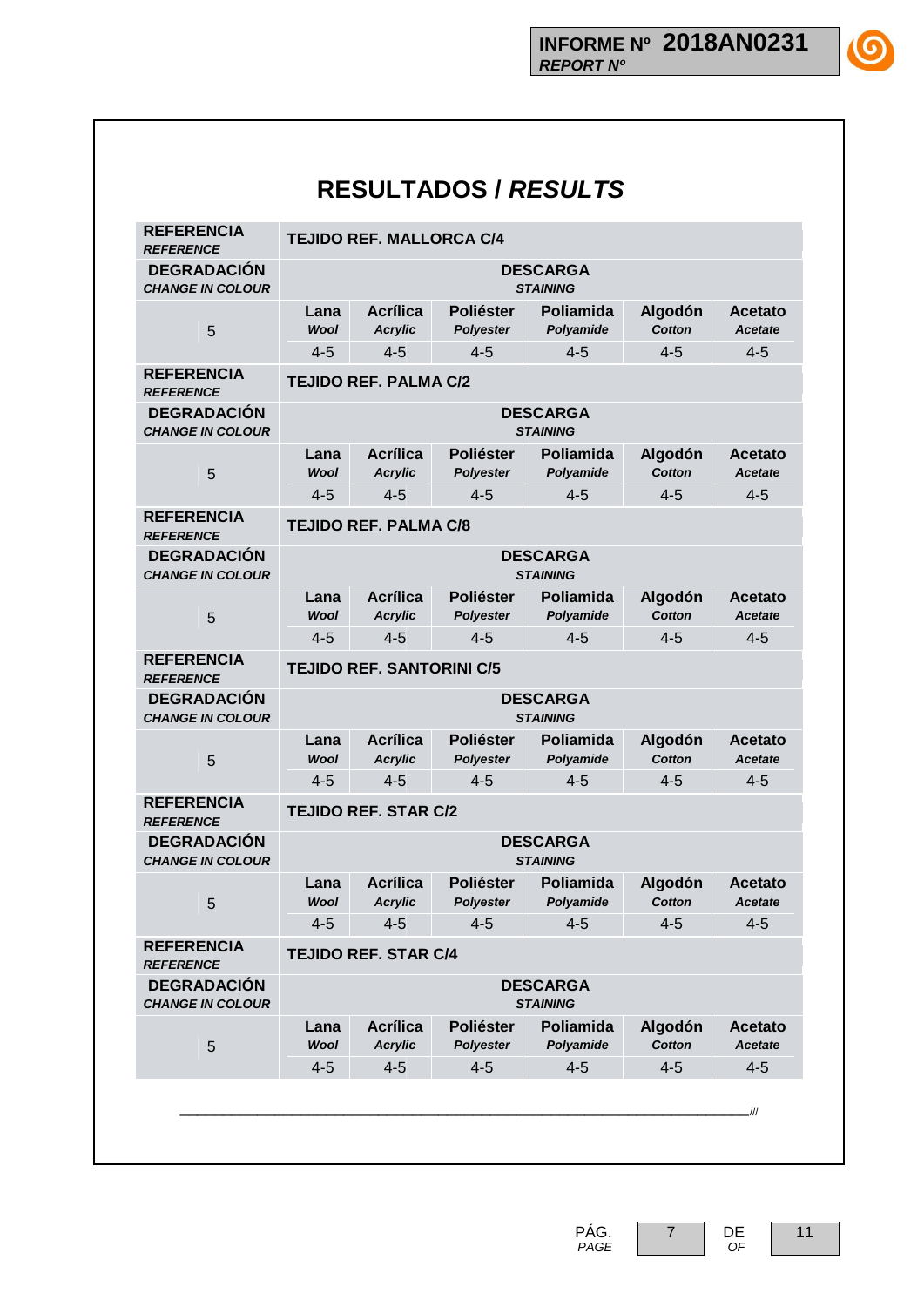**SOLIDEZ DE LAS TINTURAS AL AGUA CLORADA (DE LAS PISCINAS)** *COLOUR FASTNESS TO CHLORINATED WATER (SWIMMING-POOL WATER)*

**Norma** *Standard*

UNE-EN ISO 105-E03:2010

### **Concentración de cloro activo** *Amount of active chlorine*

50 mg/l

| <b>REFERENCIA</b><br><b>REFERENCE</b> | <b>DEGRADACIÓN</b><br><b>CHANGE IN COLOUR</b> |
|---------------------------------------|-----------------------------------------------|
| <b>TEJIDO REF. CORFU C/3</b>          | $4 - 5$                                       |
| <b>TEJIDO REF. IBIZA C/7</b>          | $4 - 5$                                       |
| <b>TEJIDO REF. MALLORCA C/4</b>       | $4 - 5$                                       |
| <b>TEJIDO REF. PALMA C/2</b>          | $4 - 5$                                       |
| <b>TEJIDO REF. PALMA C/8</b>          | $4 - 5$                                       |
| <b>TEJIDO REF. SANTORINI C/5</b>      | $4 - 5$                                       |
| <b>TEJIDO REF. STAR C/2</b>           | 5                                             |
| <b>TEJIDO REF. STAR C/4</b>           | 5                                             |

\_\_\_\_\_\_\_\_\_\_\_\_\_\_\_\_\_\_\_\_\_\_\_\_\_\_\_\_\_\_\_\_\_\_\_\_\_\_\_\_\_\_\_\_\_\_\_\_\_\_\_\_\_\_\_\_\_\_\_\_\_\_\_\_\_\_///

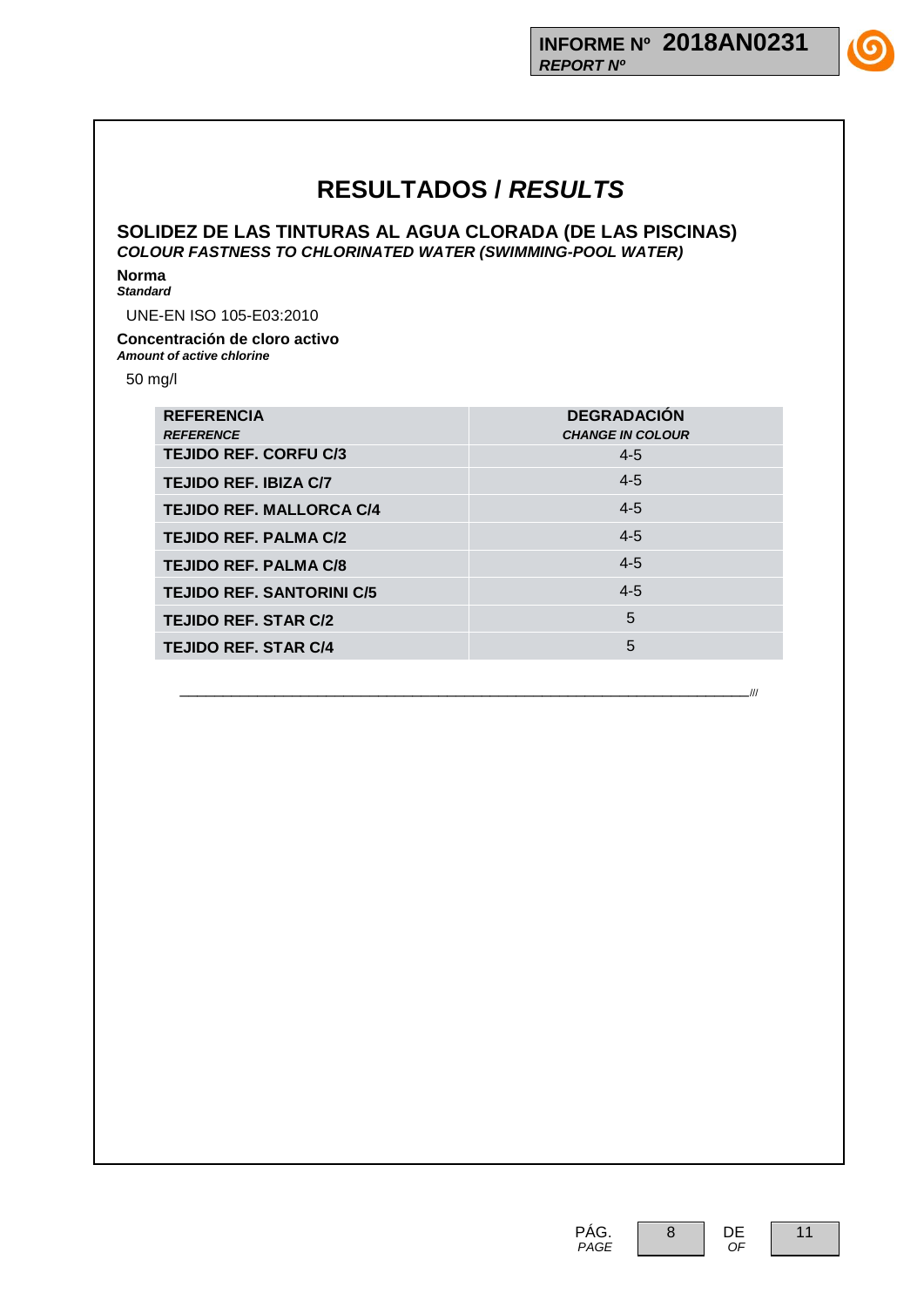

### **SOLIDEZ DE LAS TINTURAS AL AGUA DE MAR** *COLOUR FASTNESS TO SEA WATER*

#### **Norma** *Standard*

UNE-EN ISO 105-E02:1996

### **Aparato** *Apparatus*

Perspirometer

### **Código de equipo** *Apparatus code*

02390I03

| <b>REFERENCIA</b><br><b>REFERENCE</b>         | <b>TEJIDO REF. CORFU C/3</b>       |                                    |                                      |                                    |                          |                                  |  |
|-----------------------------------------------|------------------------------------|------------------------------------|--------------------------------------|------------------------------------|--------------------------|----------------------------------|--|
| <b>DEGRADACIÓN</b><br><b>CHANGE IN COLOUR</b> |                                    | <b>DESCARGA</b><br><b>STAINING</b> |                                      |                                    |                          |                                  |  |
| 5                                             | Lana<br><b>Wool</b>                | <b>Acrílica</b><br><b>Acrylic</b>  | <b>Poliéster</b><br><b>Polyester</b> | Poliamida<br>Polyamide             | Algodón<br><b>Cotton</b> | <b>Acetato</b><br><b>Acetate</b> |  |
|                                               | $4 - 5$                            | $4 - 5$                            | $4 - 5$                              | $4 - 5$                            | $4 - 5$                  | $4 - 5$                          |  |
| <b>REFERENCIA</b><br><b>REFERENCE</b>         |                                    | <b>TEJIDO REF. IBIZA C/7</b>       |                                      |                                    |                          |                                  |  |
| <b>DEGRADACIÓN</b><br><b>CHANGE IN COLOUR</b> |                                    |                                    |                                      | <b>DESCARGA</b><br><b>STAINING</b> |                          |                                  |  |
| 5                                             | Lana<br><b>Wool</b>                | <b>Acrílica</b><br><b>Acrylic</b>  | <b>Poliéster</b><br>Polyester        | Poliamida<br>Polyamide             | Algodón<br><b>Cotton</b> | Acetato<br><b>Acetate</b>        |  |
|                                               | $4 - 5$                            | $4 - 5$                            | $4 - 5$                              | $\overline{4}$                     | $4 - 5$                  | $4 - 5$                          |  |
| <b>REFERENCIA</b><br><b>REFERENCE</b>         | <b>TEJIDO REF. MALLORCA C/4</b>    |                                    |                                      |                                    |                          |                                  |  |
| <b>DEGRADACIÓN</b><br><b>CHANGE IN COLOUR</b> |                                    |                                    |                                      | <b>DESCARGA</b><br><b>STAINING</b> |                          |                                  |  |
| 5                                             | Lana<br><b>Wool</b>                | <b>Acrílica</b><br><b>Acrylic</b>  | <b>Poliéster</b><br><b>Polyester</b> | Poliamida<br>Polyamide             | Algodón<br>Cotton        | Acetato<br><b>Acetate</b>        |  |
|                                               | $4 - 5$                            | $4 - 5$                            | $4 - 5$                              | $4 - 5$                            | $4 - 5$                  | $4 - 5$                          |  |
| <b>REFERENCIA</b><br><b>REFERENCE</b>         |                                    | <b>TEJIDO REF. PALMA C/2</b>       |                                      |                                    |                          |                                  |  |
| <b>DEGRADACIÓN</b><br><b>CHANGE IN COLOUR</b> | <b>DESCARGA</b><br><b>STAINING</b> |                                    |                                      |                                    |                          |                                  |  |
| 5                                             | Lana<br><b>Wool</b>                | <b>Acrílica</b><br><b>Acrylic</b>  | <b>Poliéster</b><br><b>Polyester</b> | Poliamida<br>Polyamide             | Algodón<br><b>Cotton</b> | Acetato<br><b>Acetate</b>        |  |
|                                               | $4 - 5$                            | $4 - 5$                            | $4 - 5$                              | $4 - 5$                            | $4 - 5$                  | $4 - 5$                          |  |
|                                               |                                    |                                    |                                      |                                    |                          |                                  |  |
|                                               |                                    |                                    |                                      |                                    |                          | $\Rightarrow$                    |  |
|                                               |                                    |                                    |                                      |                                    |                          |                                  |  |
|                                               |                                    |                                    |                                      |                                    |                          |                                  |  |
|                                               |                                    |                                    |                                      |                                    |                          |                                  |  |

PÁG.  *PAGE*



 *OF*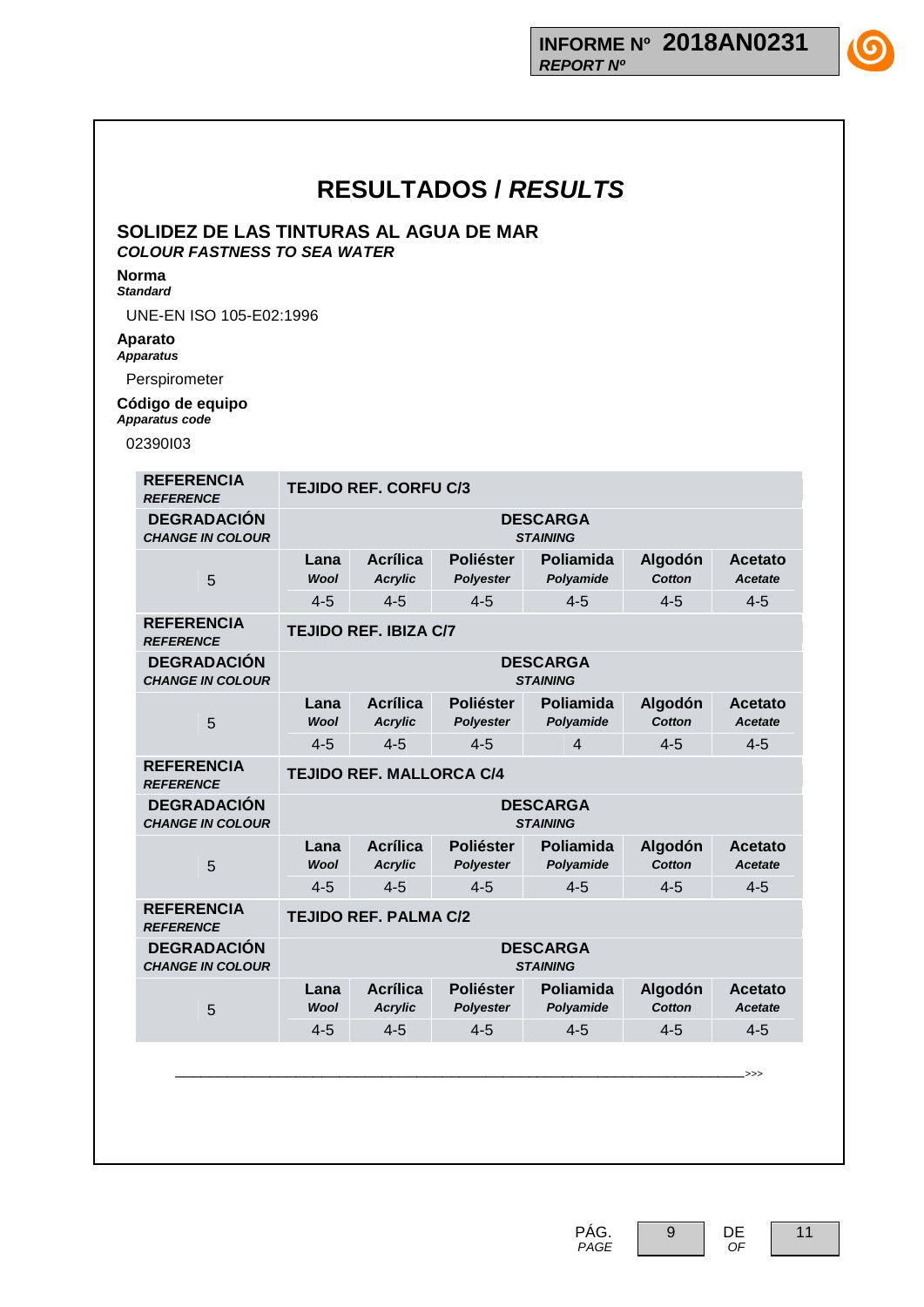**1G** 

# **RESULTADOS /** *RESULTS*

| <b>REFERENCIA</b><br><b>REFERENCE</b>         | <b>TEJIDO REF. PALMA C/8</b>       |                                    |                                      |                                    |                          |                           |
|-----------------------------------------------|------------------------------------|------------------------------------|--------------------------------------|------------------------------------|--------------------------|---------------------------|
| <b>DEGRADACIÓN</b><br><b>CHANGE IN COLOUR</b> | <b>DESCARGA</b><br><b>STAINING</b> |                                    |                                      |                                    |                          |                           |
| 5                                             | Lana<br><b>Wool</b>                | <b>Acrílica</b><br><b>Acrylic</b>  | <b>Poliéster</b><br><b>Polyester</b> | <b>Poliamida</b><br>Polyamide      | Algodón<br><b>Cotton</b> | Acetato<br><b>Acetate</b> |
|                                               | $4 - 5$                            | $4 - 5$                            | $4 - 5$                              | $4 - 5$                            | $4 - 5$                  | $4 - 5$                   |
| <b>REFERENCIA</b><br><b>REFERENCE</b>         |                                    | <b>TEJIDO REF. SANTORINI C/5</b>   |                                      |                                    |                          |                           |
| <b>DEGRADACIÓN</b><br><b>CHANGE IN COLOUR</b> |                                    | <b>DESCARGA</b><br><b>STAINING</b> |                                      |                                    |                          |                           |
| 5                                             | Lana<br><b>Wool</b>                | <b>Acrílica</b><br><b>Acrylic</b>  | <b>Poliéster</b><br><b>Polyester</b> | Poliamida<br>Polyamide             | Algodón<br><b>Cotton</b> | Acetato<br><b>Acetate</b> |
|                                               | $4 - 5$                            | $4 - 5$                            | $4 - 5$                              | $4 - 5$                            | $4 - 5$                  | $4 - 5$                   |
| <b>REFERENCIA</b><br><b>REFERENCE</b>         | <b>TEJIDO REF. STAR C/2</b>        |                                    |                                      |                                    |                          |                           |
| <b>DEGRADACIÓN</b><br><b>CHANGE IN COLOUR</b> |                                    |                                    |                                      | <b>DESCARGA</b><br><b>STAINING</b> |                          |                           |
|                                               | Lana                               | Acrílica                           | <b>Poliéster</b>                     | Poliamida                          | Algodón                  | Acetato                   |
| 5                                             | <b>Wool</b>                        | <b>Acrylic</b>                     | <b>Polyester</b>                     | Polyamide                          | <b>Cotton</b>            | <b>Acetate</b>            |
|                                               | $4 - 5$                            | $4 - 5$                            | $4 - 5$                              | $4 - 5$                            | $4 - 5$                  | $4 - 5$                   |
| <b>REFERENCIA</b><br><b>REFERENCE</b>         | <b>TEJIDO REF. STAR C/4</b>        |                                    |                                      |                                    |                          |                           |
| <b>DEGRADACIÓN</b><br><b>CHANGE IN COLOUR</b> | <b>DESCARGA</b><br><b>STAINING</b> |                                    |                                      |                                    |                          |                           |
| 5                                             | Lana<br><b>Wool</b>                | <b>Acrílica</b><br><b>Acrylic</b>  | <b>Poliéster</b><br><b>Polyester</b> | Poliamida<br>Polyamide             | Algodón<br><b>Cotton</b> | Acetato<br><b>Acetate</b> |
|                                               | $4 - 5$                            | $4 - 5$                            | $4 - 5$                              | $\overline{\mathbf{4}}$            | $4 - 5$                  | $4 - 5$                   |
|                                               |                                    |                                    |                                      |                                    |                          |                           |



PÁG.  *PAGE* 10 DE

 *OF*

11